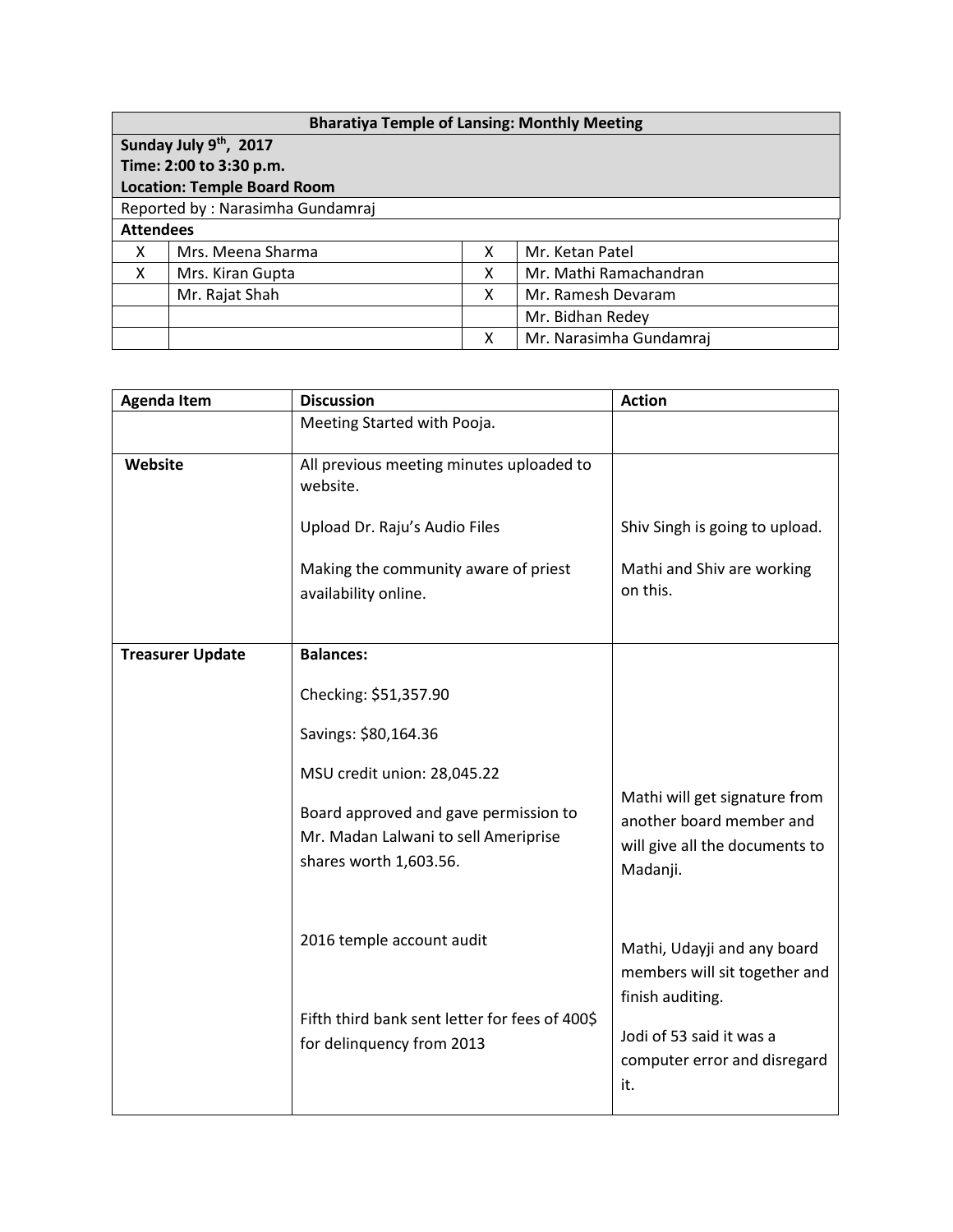|                           | <b>Ornaments Audit:</b>                                                        |                                                                                                          |
|---------------------------|--------------------------------------------------------------------------------|----------------------------------------------------------------------------------------------------------|
|                           | Audit will be conducted in three phases.                                       |                                                                                                          |
|                           | First two phases were completed with the<br>help of the following volunteers.  | Mathi will Schedule and<br>complete the last phase of                                                    |
|                           | Muljibhai Patel, Pravinaben Patel and                                          | the audit.                                                                                               |
|                           | <b>Chandra Bisht</b>                                                           | Mathi will call jewelers to find                                                                         |
|                           | Discussed appraisal of ornaments and<br>plan for sale of ornaments.            | out if they can appraise.                                                                                |
|                           |                                                                                |                                                                                                          |
|                           | Hundi Coins Deposit                                                            | Ramesh has collected the                                                                                 |
|                           |                                                                                | hundi coins and deposited in<br>MSU credit union.                                                        |
|                           |                                                                                |                                                                                                          |
| <b>Fundraising Update</b> | Fundraising committee again to meet in<br>July. We are short of 10,000 \$ from | Dr. Raj will schedule the<br>meeting with Biidhan.                                                       |
|                           | previous year.                                                                 | Mathi will order after                                                                                   |
|                           | Kiranji discussed piggy banks for kids,<br>waiting for samples.                | confirming the right kind                                                                                |
|                           | Funday                                                                         | Mathi will talk to Manasiji<br>and plan most likely<br>September 2 <sup>nd</sup> or Aug 19 <sup>th</sup> |
|                           | <b>Youth Committee</b>                                                         | Ramesh will arrange a<br>meeting.                                                                        |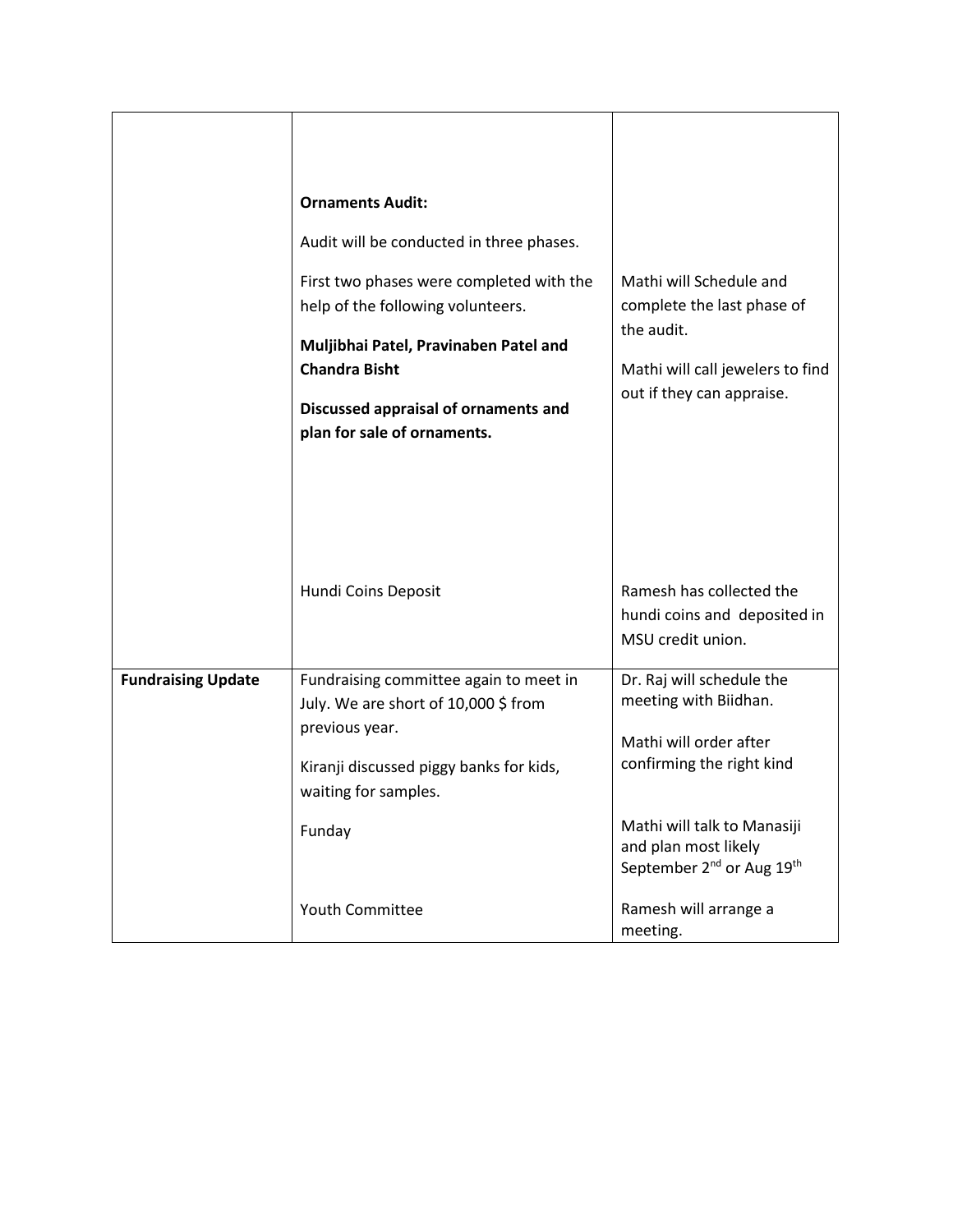| <b>Priest Committee</b> | Panditji wants vacation 4 weeks in winter, | Board said no advanced      |
|-------------------------|--------------------------------------------|-----------------------------|
| update                  |                                            | vacation                    |
|                         |                                            |                             |
|                         |                                            |                             |
|                         | Shastriji wants vacation August 3rd to 7th |                             |
|                         |                                            |                             |
|                         |                                            |                             |
|                         |                                            |                             |
|                         |                                            | Board will discuss          |
|                         | Panditji suggested badge for volunteers    |                             |
|                         |                                            |                             |
|                         |                                            |                             |
|                         |                                            |                             |
|                         |                                            |                             |
|                         |                                            |                             |
|                         | Viewing of TV screens by priests for       | Ketan will work on a swivel |
|                         |                                            | TV monitor stand            |
|                         | security.                                  |                             |
|                         |                                            |                             |
|                         |                                            |                             |
|                         |                                            |                             |
|                         |                                            |                             |
|                         |                                            |                             |
|                         |                                            |                             |
|                         |                                            |                             |
|                         |                                            |                             |
|                         |                                            |                             |
|                         |                                            |                             |
|                         |                                            |                             |
|                         |                                            |                             |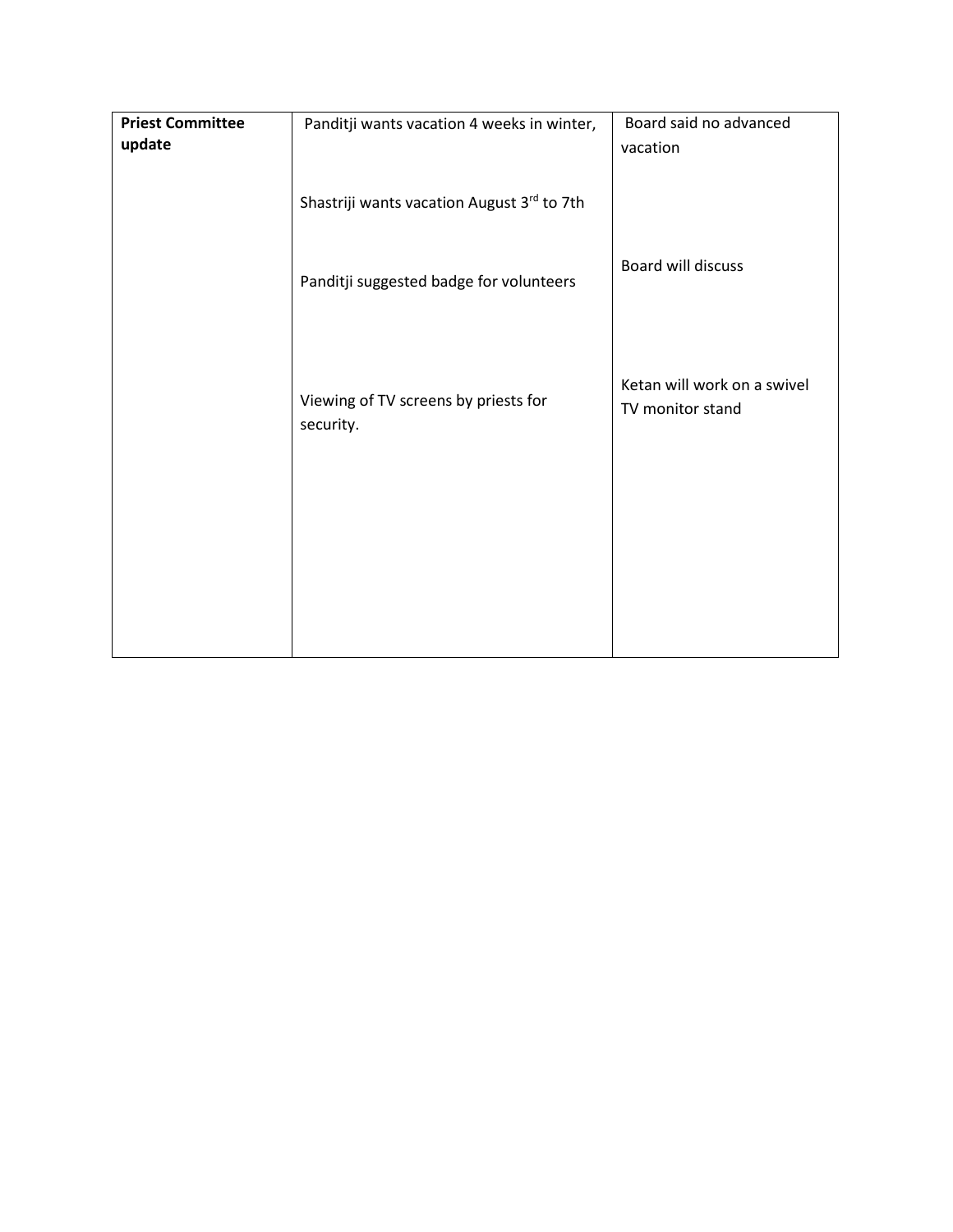| <b>Maintenance Update</b> | Part of the audio system not functioning                        | Sandipji and Bidhanji are                                |
|---------------------------|-----------------------------------------------------------------|----------------------------------------------------------|
|                           | well.                                                           | working on this estimate.                                |
|                           | Lights to brighten the area just below the                      | Ketanji is going to install the                          |
|                           | elevated sanctum area. Board approved                           | lights.                                                  |
|                           | \$500 for this project. FD Hayes checked                        | Funds for lights. 500\$<br>donated by Sumanji            |
|                           | area and will come with quote                                   |                                                          |
|                           |                                                                 |                                                          |
|                           | New security cameras. Bidhan has ordered                        | Ketan and Bidhan will work                               |
|                           | 8 new cameras.                                                  | on getting it installed.                                 |
|                           |                                                                 |                                                          |
|                           | Parking Lot Lights - Contractor had fixed it                    |                                                          |
|                           | but still one of the lights is not working.                     | Ketanji is going to follow up.                           |
|                           |                                                                 |                                                          |
|                           |                                                                 |                                                          |
|                           | Temple Basement Picture Frames Installed.                       | Mathi and Ashokji are still<br>collecting funds for this |
|                           |                                                                 | project. Two communities                                 |
|                           |                                                                 | want to sponsor. They will                               |
|                           |                                                                 | send Photos to Mathi for final                           |
|                           |                                                                 | board approval                                           |
|                           |                                                                 |                                                          |
|                           | Cold water in bathrooms                                         | Ketan will check                                         |
|                           | Uneven side walk way facing temple board                        | Will be fixed prior to parking                           |
|                           | room.                                                           | lot resurfacing in summer.                               |
|                           |                                                                 |                                                          |
|                           |                                                                 |                                                          |
|                           | <b>Upcoming Projects:</b>                                       |                                                          |
|                           | Kitchen Renovation: Pradeepji is working                        | Mathi will discuss with<br>Pradeepji.                    |
|                           | on this project. Checking into the casing<br>for the Dishwater. |                                                          |
|                           |                                                                 |                                                          |